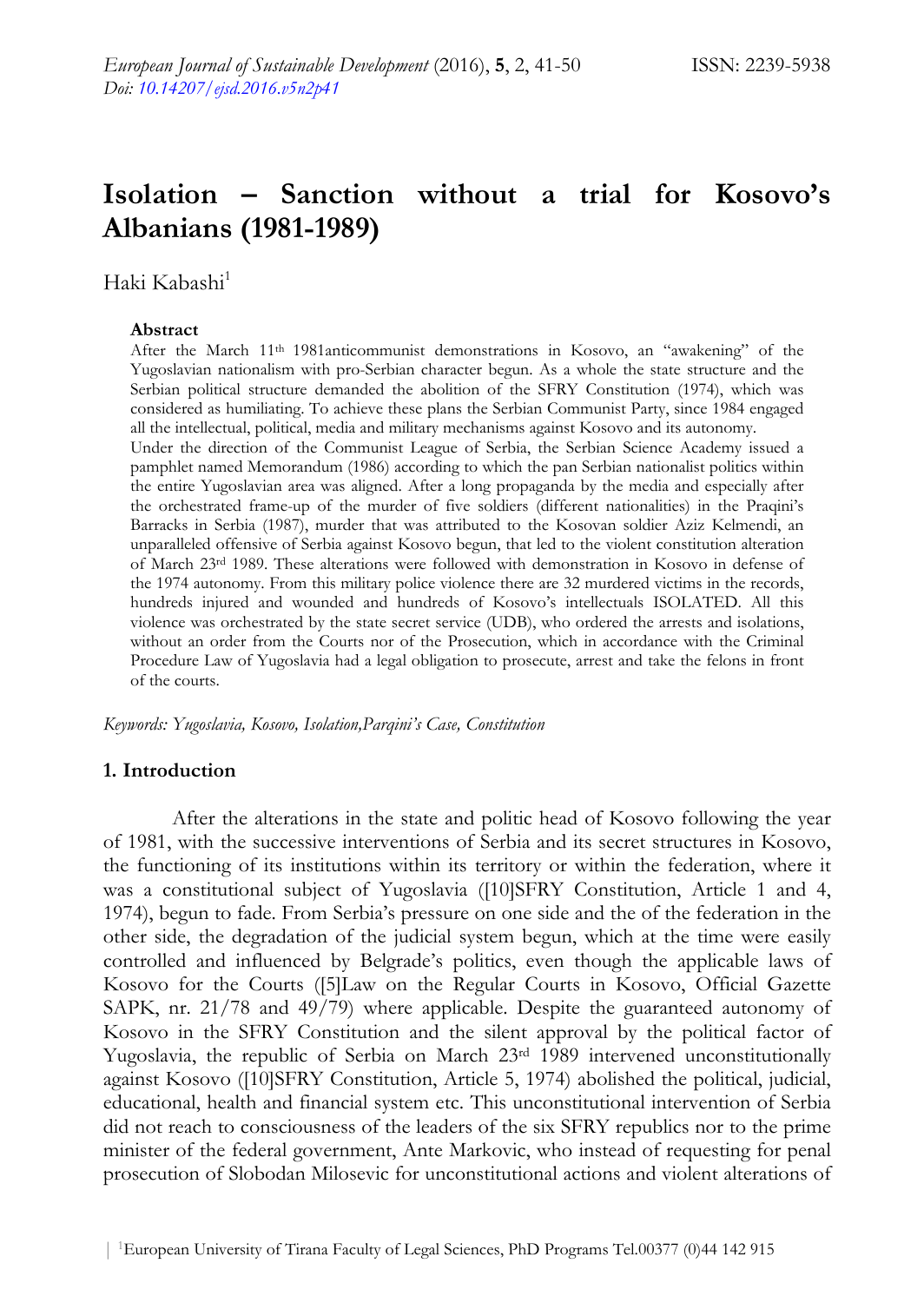the internal borders of the Republics and Provinces, he with his defense minister Velko Kadijevic joined the festivities of the Serbian "VOZD" in Sava Center in Belgrade on June 28th of 1989.

## **2. The politically isolated**

In juridical literature often is heard about political sentencing, political convicted, political prosecuted, but little is known about the term Politically Isolated, which was applied against the demonstrated and those against the regime in Kosovo and Yugoslavia. This provisional measure was provided with the Internal Affairs Law of SAPK and was provisionally applied to those who were considered a threat to security and order ([4]article 47 of the Law of Internal Affairs, SAPK, Official Gazette, nr. 48/77 and article 53, paragraph 2 of the Internal Affairs Law, SAPK, Official Gazette, nr. 46/87). Thus we see this law was approved in the year of 1977 and firstly used against the "nationalists" that had demonstrated against economic and political inequality in Yugoslavia on March 1981 and March of 1989, year this when Kosovo's Autonomy was abolished unconstitutionally and under police and military violence by Serbia.In the 1987 Law of Internal Affairs of the SAPK the isolation measure was also provided.For this law to apply, it was requested that the Leadership of SAPK, as the highest constitutional organ, to evaluate security and then the government who at the time was called the Executive Council of SAPK, would issue a ruling for the measure to be applied. This measure had a provisional character and with this measure certain persons were denied to reside in particular places. According to the records in possession it results that this sentence was imposed from the year of 1981 and on against persons that were considered as dangerous by the Communist League. According to the verdict nr. 25/82 of April 14th 1982, signed from the Internal Affairs Secretary of the SAPK, it writes, "Ruling, R.S. order incarceration in the County Prison  $-$  Peje starting on April  $14<sup>th</sup>$ 1982". Also in the ruling nr.  $338/1$  of March  $28<sup>th</sup>$  1989 issued by the secretary of Internal Affairs of SAPK, signed by the Secretary of Internal Affairs against the Albanian citizens of Kosovo was the same aforementioned ruling. In fact the person against whom this measure was imposed, H.H. was not isolated as ruled in the County Prison in Gjilan but instead was deported in the County Prison in Shabac, Vranje, Belgrade in Serbia and none from the family knew his whereabouts until April  $10<sup>th</sup> 1990$ . (tablebelow, nr. 47) In the law this measure if provisional but it does not define its length, therefore his measure can be imposed in length defined by the official and not the law.Also in the law it is provided that the party to whom this measure is imposed has the right for complaint and the right for restitution for the time spent in Isolation but the reality was the opposite. None, after their release dare to demand the right for restitution for the time spent in Prison Isolation! Instead to some of the persons in isolation, at the time this case became public for the international opinion, some were released but to others criminal procedures where initiated against, despite all the applicable laws in Yugoslavia that took pride in national equality. Instead the reality was that these right were respected in paper and in a selective manner. Thus was this inequality or the selective equality that brought Kosovo's youth of the '80s into the streets with demands for freedom and economic and national equality.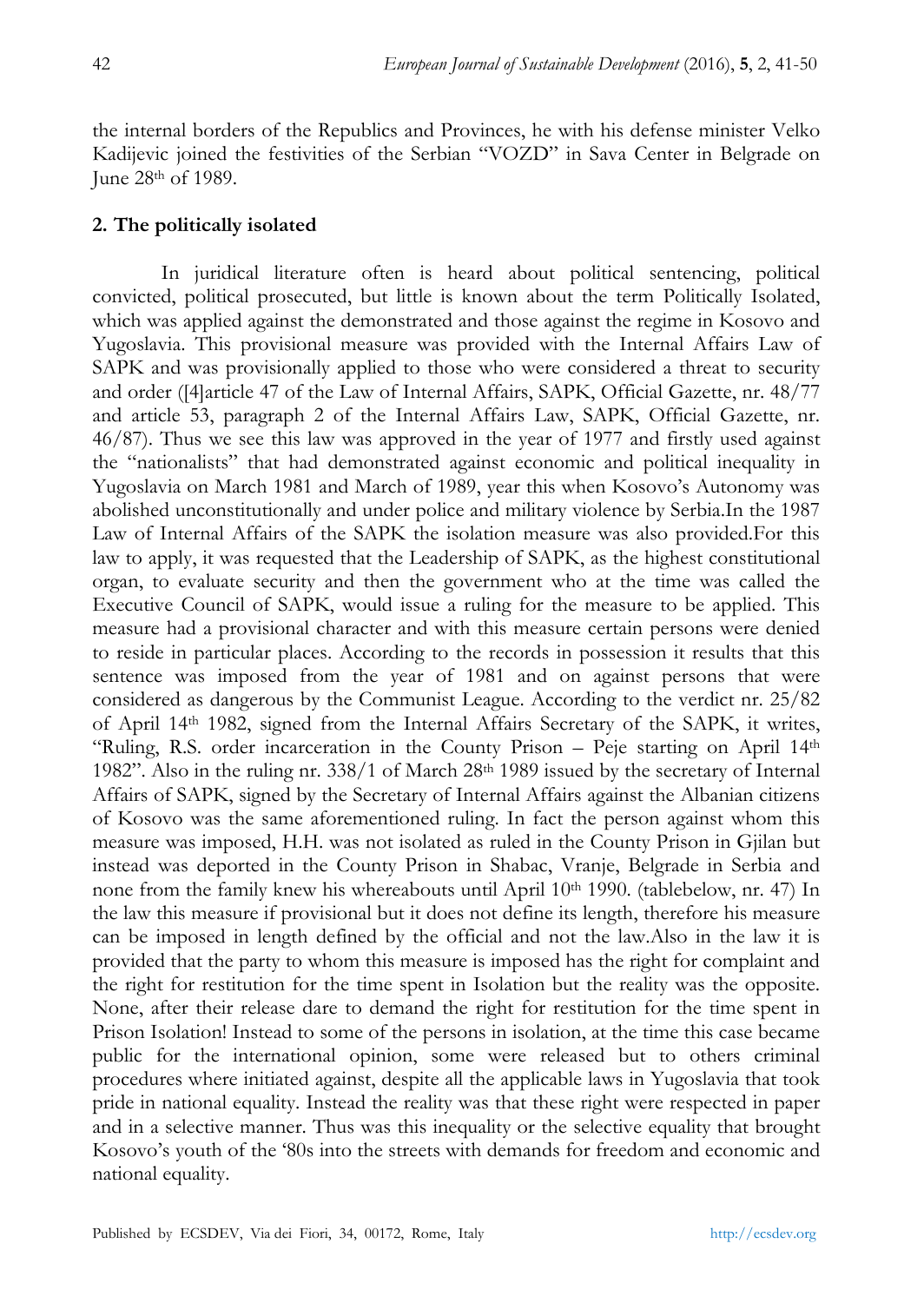The timeline when the isolation measure against Kosovo Albanians was imposed corresponds with the nationalist holiday in Sava Center in Belgrade where the Serbians and their elite were celebrating the constitutional alterations that made Serbian hegemony possible, over Kosovo and Vojvodine and further. The night of  $27<sup>th</sup>/28<sup>th</sup>$ of March 1989 in Kosovo was the night of Saint Bartholomeus, counting the killed that summed to 32 persons, hundreds wounded by the Yugoslavian police and military and hundreds of others kidnapped that were sent into ISOLATION in Serbian prisons.The night of  $27<sup>th</sup>/28<sup>th</sup>$ of March 1989, the police with political orders from Belgrade had begun the arrests of university professors, intellectuals, political officials, journalists, businessmen and all of those who dared to oppose the constitutional alterations and their incarceration into "isolation" in Serbian prisons. From 1981 and on this measure was imposed to 253 Albanian citizens who were spread out into Serbian prisons, until their families had no knowledge of their whereabouts for several months. ([2] Isolated, 2009, page 37) For these isolations of Kosovo's Albanian citizens without the order of the public prosecution many different international news media were informed Associated Press, REPUBLICA-Rome, Frankfurter AllgemeineZeitung, Danas magazine,Zagreb's Vjesnik newspaper and the Yugoslav Forum for Human Rights.([2] Isolated, 2009, page 72-75)When an Albanian woman from Prishtina had requested the service of defense from the well-knownCroatian lawyer RajkoDanilovic for her husband, whose whereabouts remained unknown after 30 days of arrest, he was dumbfounded, shocked and asked "what isolation was? I admit – he said – that until this time I hadn't known such thing existed". ([2] Isolation, page 73) On the other hand another lawyer, creation as well Mr.DankoSpoljaric, after having received numerous requests from families to defend an isolated, he had declared "I didn't feel like a lawyer, but rather as a detective looking for a missing person".This declaration was given for Zagreb's Danas magazine after he had contacted with a judge in Prishtina who after having reviewed the judicial files couldn't find his client, because his name was not written into official evidences for other a month. ([2] Isolated, 2009, page 75)

Until today we have tried to find complete data for the Isolated, but for well known facts (war 1998-1999), archive destruction, theft and burning of files, taking and destroying the files by the Serbian regime after the withdrawal from Kosovo (June  $10<sup>th</sup> 1999$ ) have made it difficult to acquire and complete all the data for all of the Isolated. According to the data and documents that were reviewed the below table has been created, but in certain cases there are missing data of the length of Prison Isolation.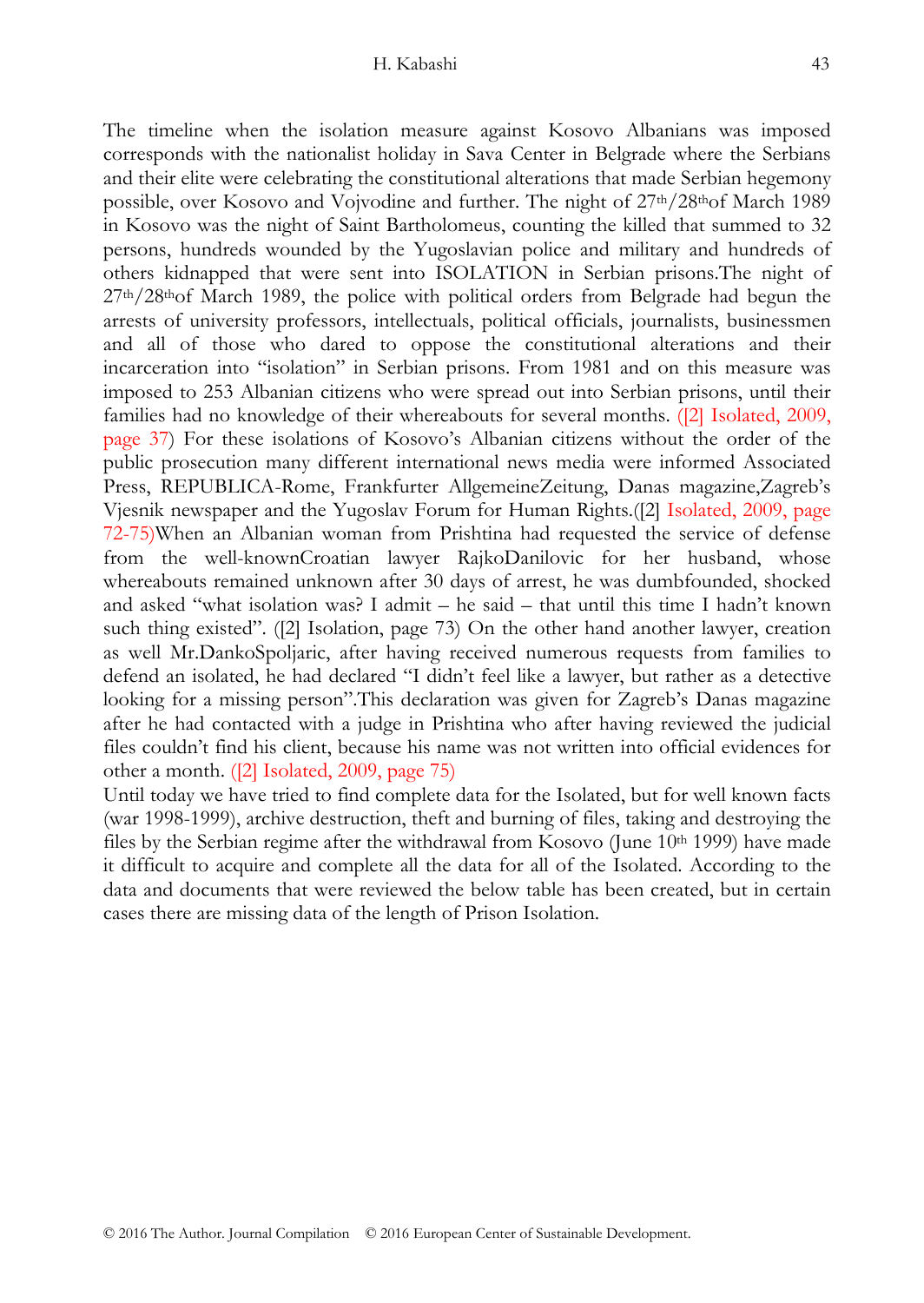| Nr           | Name<br>and<br>Surname | Address                    | Profession                             | Length<br>$\sigma$<br>Isolation          | Place of<br>Prison -<br>Isolation                 | Days of Isolation                          |
|--------------|------------------------|----------------------------|----------------------------------------|------------------------------------------|---------------------------------------------------|--------------------------------------------|
| $\mathbf{1}$ | Ali Ahmeti             | Ferizaj                    | 7                                      | 02.04.1981-<br>31.05.1981                | Ferizaj-Lipjan                                    | 59                                         |
| 2            | SokolKryeziu           | Kijeve                     | Professor                              | 18.06.1982-<br>18.09.1982                | Peje                                              | 92                                         |
| 3            | Tahir Geci             | Luke<br>$\rm e$<br>Epreme- | High<br>Party<br>Leader<br>(LKK)       | 26.03.1982-<br>31.03.1982<br>15.11.1982- | Prishtine                                         | 5                                          |
|              |                        | Deqan                      |                                        | 07.01.1983<br>26.03.1982-                | Shkup                                             | 54                                         |
| 4            | PrendBuzhala           | Kline                      | Professor                              | 18.09.1982                               | Peje                                              | 177                                        |
| 5            | HakiMorina             | Rigjeve Kline              | Student                                | Mars-shtator                             | Peje                                              | 6 Months                                   |
| 6            | Ismail Gashi           | Sllovi-Lipjan              | Professor                              | 30.04.1981-<br>26.08.1981                | MitrovicePrishtine                                | 119                                        |
| 7            | ShabanKlaiqi           | Gjilan                     | $\sqrt{2}$                             | 14.12.1981-<br>24.12.1981<br>28.03.1989- | Slloveni-Gjilan<br>Leskovc,<br>Vranje,<br>Zajeqar | 10                                         |
| 8            | Dr.RexhepIsmajli       | Prishtine                  | University Professor                   | 28.03.1989                               | Leskovc, Beograd                                  | $\sqrt{2}$                                 |
| 9            | BinakUlaj              | Vuthaj, Guci               | Rilindja's Journalist                  | 28.03.1989<br>27.04.1989                 | Leskovc<br>Zajeqar                                | 31                                         |
| 10           | SkenderBerisha         | Prizren                    | Worker, Printeks"                      | 20.03.1989                               | Prizren                                           | $\!\! /$                                   |
| 11           | XhemajliBerisha        | Prizren                    | Professor                              | 03.04.1989-<br>06.03.1989                | SPB-Prizren                                       | 3 ditevdes                                 |
| 12           | ShaqirZeneli           | Malisheve                  | Professor                              | 23.03.1989-<br>12.08.1989                | Prishtine                                         | 112                                        |
| 13           | MerimanBraha           | Prizren                    | Professor                              | 28.03.1989-<br>12.08.1989                | Leskovc,<br>Zajeqar,<br>Prishtine                 | 106                                        |
| 14           | FetahBelegu            | Peje                       | Engineer                               | 28.03.1989-<br>15.05.1989                | Leskovc,<br>CZ Beograd                            | 49                                         |
| 15           | EnverSadikaj           | istog                      | Doctor                                 | 28.03.1989-<br>04.06.1989                | CZ<br>Leskovc,<br><b>BEOGRAD</b> , Peje           | 68                                         |
| 16           | BasriMusmurati         | Kamenice,<br>kamenice      | Professor                              | 28.03.1989-<br>27.05.1989                | Leskovc, vranje                                   | 60                                         |
| 17           | Fetahshala             | Mitrovice                  | Student                                | 28.03.1989-                              | Mitrovice,<br>Leskovc,<br>Shabac                  | /                                          |
| 18           | AdilPireva             | LupciPodujeve              | Student                                | 02.04.1981-<br>30.05.1981                | Mitrovice e Kosoves                               | 58                                         |
| 19           | EkremBelegu            | Peje                       | Director<br>Factory of Batteries, Peje | 28.03.1989-                              | Leskovc,                                          | $\sqrt{2}$                                 |
| 20           | BajramSelmani          | Hani I elezit              | Worker                                 | 27.03.1989-<br>20.04.1989                | Ferizaj<br>Prishtine                              | 23/<br>Sentenced to 6<br>years, 24.07.1990 |
| 21           | Rahim Azemi            | Gjilan                     | Professor                              | 28.03.1989-<br>16.06.1989                | Leskovc,<br>vranje,<br>shabac                     | 80                                         |
| 22           | FejzullahBerisha       | Rahovec                    | Jurist                                 | 28.03.1989-<br>27.05.1989                | Prokuple, leskovc                                 | 60                                         |
| 23           | Agimberisha            | Ferizaj                    | Professor                              | 26.03.1989-                              | Gjilan,                                           | 7                                          |
| 24           | BashkimIbrahimi        | Prizren                    | Professor                              | 28.03.1989-                              | Leskovc, prokuple                                 |                                            |
| 25           | Ramiz kadriu           | Mitrovice                  | Miner -Stan Terg                       | 10.03.1989<br>24.04.1990                 | Mitrovice                                         | 11<br>months<br>$\sqrt{2}$<br>innocent     |
| 26           | GurselSylejmani        | Komoran-Viti               | Ex political prisoner                  | 28.03.1989<br>27.05.1989                 | Prishtine, Vranje<br>shabac                       | 60                                         |
| 27           | Skenderkastrati        | Prishtine                  | $\sqrt{2}$                             | 28.03.1989<br>28.05.1989                 | Leskovc, zajeqar                                  | 60                                         |
| 28           | Ali Zejnullahu         | Golesh, Lipjan             | Activist                               | 08.03.1989-<br>27.05.1989                | Lipjan                                            | 85                                         |
| 29           | BilallSpahiu           | $\sqrt{2}$                 | 7                                      | 28.03.1989-<br>28.05.1989                | Leskovc, Prokuple                                 | 60                                         |
| 30           | XheladinRekaliu        | Prishtine                  | /                                      | 28.03.1989-<br>28.05.1989                | Leskovc, Beograd                                  | 60                                         |
| 31           | IsmetRamadani          | Gjilan                     |                                        | 28.03.1989-                              | Leskovc, vranje,                                  | 49                                         |

**Table 1. Isolation –Sanction without a trail for Kosovo's Albanians (1981-1989)**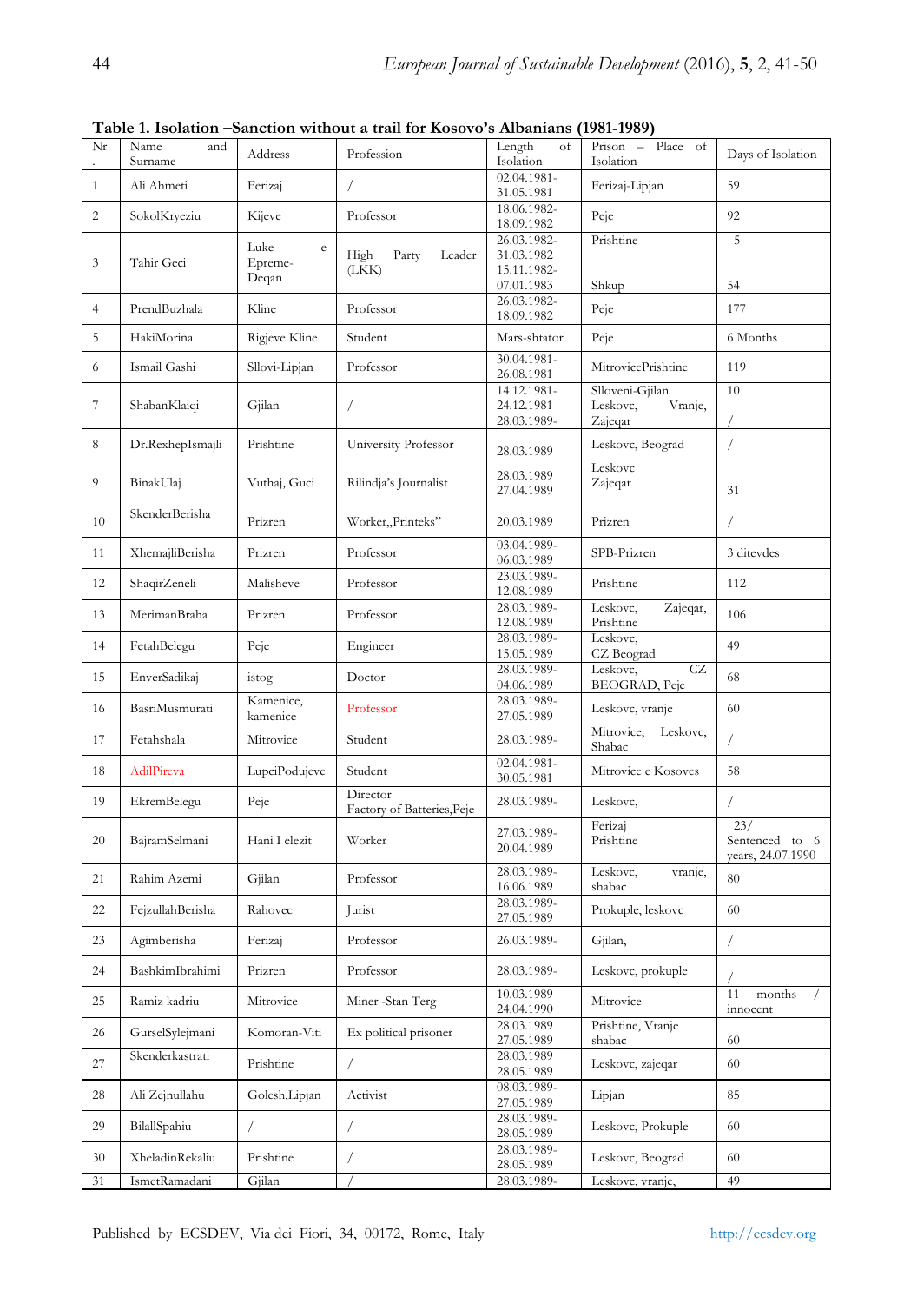|    |                         |                                      |                                            | 28.05.1989                             |                                          |                                        |
|----|-------------------------|--------------------------------------|--------------------------------------------|----------------------------------------|------------------------------------------|----------------------------------------|
| 32 | ShemsiSyla              | Gjilan                               | Professor                                  | 28.03.1989-<br>28.05.1989              | Leskovc,<br>vranje,<br>zajeqar           | 60                                     |
| 33 | RasimBudakova           | Golesh-lipjan                        | Mechanical Technician                      | 09.03.1989-<br>02.10.1989              | Prishtine                                | 7 months                               |
| 34 | BujarKrasniqi           | Peje                                 | Student                                    | 18.03.1989-<br>07.06.1989              | Peje                                     | 81                                     |
| 35 | XhemshitVokrri          | Podujeve                             | Engineer                                   | 08.03.1989-                            | $\sqrt{2}$                               | 210                                    |
| 36 | Ibrahim Osmani          | Prishtine                            | Leader of Infromation<br>(LKK)             | 01.03.1989-                            | Prishtine                                | 227                                    |
| 37 | Mic Muqaj               | Lluke, Deqan                         | $\sqrt{2}$                                 | 27.03.1989-<br>27.05.1989              | Leskovc, Zajeqar                         | 60                                     |
| 38 | Eqremkryeziu            | Peje                                 | Film Director,                             | 1974, 1981                             | $\sqrt{2}$                               | 7                                      |
| 39 | Hysnihoxha              | Prizren                              | Worker<br>Ballkan-<br>Suhareke             | 24.04.1989-<br>20.06.1989              | Prokuple, Leskovc                        | 60, 28.04.1989<br>04.09.1989 PPQ<br>PZ |
| 40 | Ramadan krasniqi        | Vllashkidreno<br>c, kline            | Professor                                  | 27.03.1989-<br>Korrik 1989             | Leskovc, CZBeograd,<br>Peje              | /prosectutionbe<br>sides isolation     |
| 41 | BegzadOsmani            | Gjilan                               | Worker,<br>Radiator's<br>Factory           | 28.03.1989                             | Peje, Leskovc, Vranje                    | 50                                     |
| 42 | Anton kolaj             | Kline                                | Sociologist                                | 28.03.1989                             | Peje,<br>Leskovc, Beograd,<br>Peje       | 86                                     |
| 43 | Bali Dervishi           | vushtrri                             | Political Prisoner                         | 28.03.1989<br>27.05.1989               | Vranje, Zajeqar                          | 60                                     |
| 44 | Selimvllasi             | Kamenice                             | $\sqrt{2}$                                 | 28.03.1989<br>13.12.1989               | Leskovc,<br>Vranje,<br>Shabac, Gjilan    | 9 months,<br>58 kg                     |
| 45 | XhemajlPllana           | Vushtrri                             | $\sqrt{2}$                                 | 28.03.1989-<br>12.07.1989              | Zajeqar,<br>Leskovc,<br>Mitrovice e Kos. | 106                                    |
| 46 | Sadri berisha           | Gllogovc                             |                                            | 28.03.1989-                            | Leskovc, Beograd                         |                                        |
| 47 | FejzullahFejzullah<br>u | Gjilan                               | /Supreme<br>Courtof<br>Kosovo releases him | 28.03.1989-10<br>prill 1990            | Shabac, Vranje,<br>Beograd               | /misrintramak ne<br>goje               |
| 48 | HamezDervishi           | Mitrovice                            | Trepce/shk.plumbit                         | 22.03.1989-<br>15.06.1989              | Mitrovice e Kosoves                      | 83                                     |
| 49 | FadilCitaku             | Prishtine                            | $\sqrt{2}$                                 | 09.03.1989-                            | Prishtine                                | $\sqrt{2}$                             |
| 50 | NazmiPeci               | Boletin,<br>Mitrovice                | Engineer, Novo Berdo                       | 28.03.1989-<br>28.05.1989              | Leskovc, CZ Beograd                      | 60                                     |
| 51 | ZymerZymeri             | Decan                                | $\sqrt{2}$                                 | 28.03.1989-<br>15.05.1989              | Leskovc, CZ Beograd                      | 48                                     |
| 52 | KoleBerisha             | Kline                                | Jurist                                     | 28.03.1989-<br>21.06.1989              | Leskovc, CZ Beograd                      | 85                                     |
| 53 | JakupJahiri             | Viti                                 | $\sqrt{2}$                                 | 28.03.1989-<br>15.05.1989              | Prishtine, Vranje,<br>shabac             | 48                                     |
| 54 | RahmiTuda               | Struge,<br>Prishtine                 | Masters in Philosophy                      | 27.04.1981-                            | Lipjan, mitrovice                        | $\sqrt{2}$                             |
| 55 | Sadri Tafilaj           | Decan                                | Mathematics Professor                      | 27.03.1981<br>28.03.1989<br>27.05.1989 | Peje, mitrovice<br>Leskovc, CZ Beograd   | 111<br>60                              |
| 56 | AgimVllasi              | Kamenice                             | $\sqrt{2}$                                 | 28.03.1989-<br>27.05.1989              | Leskovc, CZ Beograd                      | 60                                     |
| 57 | IsakZeka                | Podujeve                             | Metallurgy Engineer                        | 28.03.1989-<br>15.05.1989              | LESKOVC,CZ<br><b>BEOGRAD, PEJE</b>       | 48                                     |
| 58 | SelajdinBraha           | Prizren                              | Worker<br>Shoe<br>Factory<br>"Komuna"      | 28.03.1989-                            | Prokuple, Prizren                        | 3.5 months                             |
| 59 | AfrimDushi              | Suhareke                             | Professor, Director of<br>"Ballkan"        | 28.03.1989<br>15.05.1989               | Prokuple                                 | 48                                     |
| 60 | AzemQerimSadika         | Istog                                | Ex<br>director<br>of<br>"Radusha",Istog    | 28.03.1989<br>21.06.1989               | Leskovc, CZ Beograd                      | 85                                     |
| 61 | FaikFerizi              | Zhabar<br>I<br>Poshtem,<br>Mitrovice | Adjuster "Trepca"                          | 28.03.1989<br>15.05.1989               | Leskovc, Vranje,                         | 48                                     |
| 62 | Ferki.H.Morina          | DumniceVush<br>trri                  | $\sqrt{2}$                                 | 28.03.1989-                            | Vranje,Leskovc,<br>Shabac                | 60                                     |
|    |                         |                                      |                                            |                                        |                                          |                                        |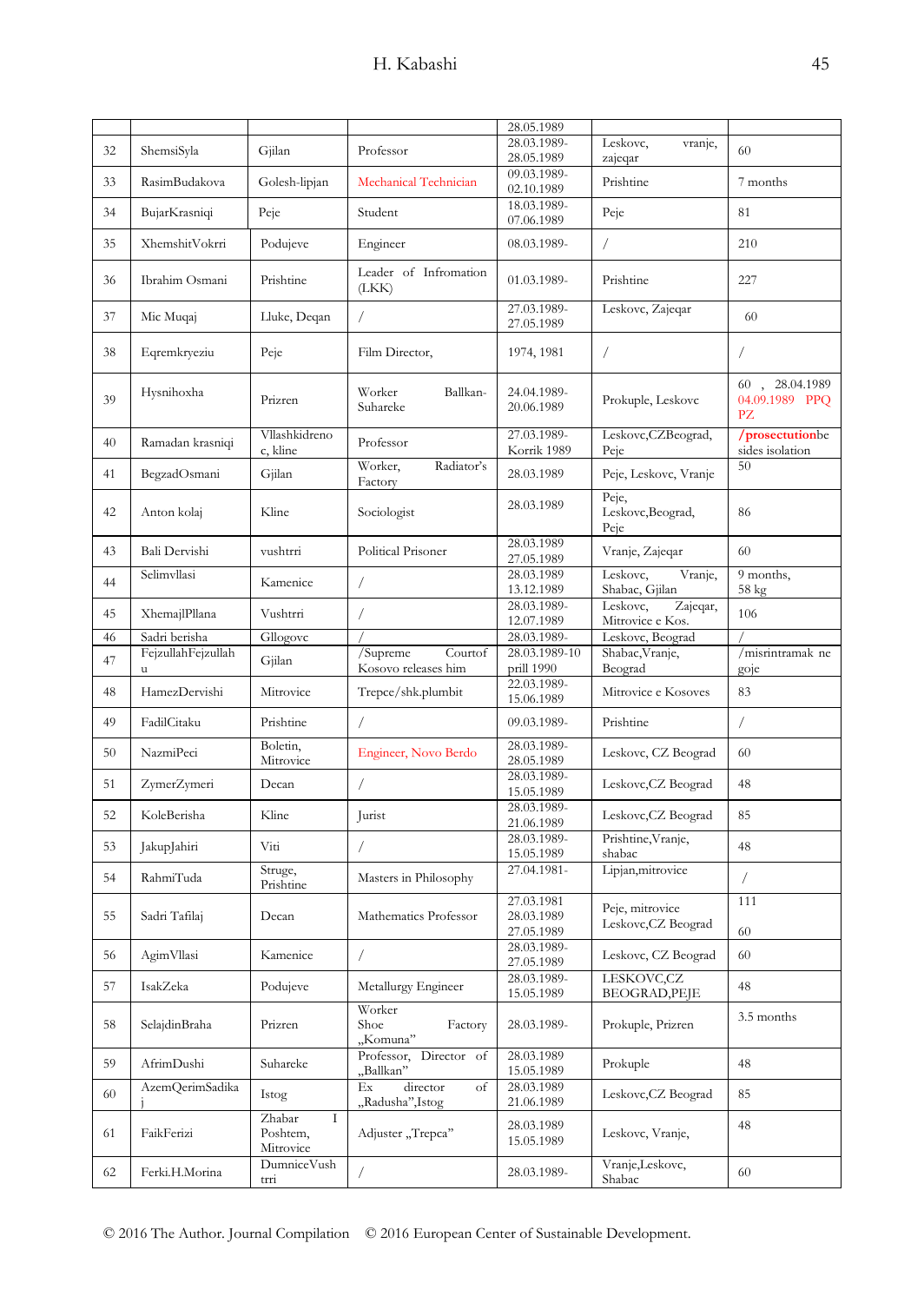The list with personal information of some of Kosovo's Albanians citizen (of 253 total) that lived the horrors of the Isolation in the Serbian prisons in 1981, 1982 and 1989 ([2] Isolated, 2009, page 287-293)

The list of the 253 isolated citizens is a small number in comparison to those arrested and convicted with long-term incarceration for political causes. As a result of this list we see that the isolated persons are of different professions from various cities of Kosovo, who have lived the Isolation in Kosovo's, Serbia's and Slovenian Prisons, in lengths from 5 days to 11 months (nr. 25 from the table above). One of the isolated, after three days of torture in the hands of the police, died. (nr. 11 from the table above). According to records, one of the many isolated, after 11 months of confinement is declared innocent but he is not restituted. Even after the order from the leadership of SFRY of July  $12<sup>th</sup>$ 1989 that the isolated be released, an act that came as a direct result from the international pressure, some of the isolated where not released because against them investigative procedures were initiated (nr. 39 from the table above). One of the isolated had lost weight and barely weighed 58 kg from the inhumane tortures in the Serbian prisons. (nr. 44 form the table)

Form their narrations it is evident that they had lived the horrors of hell or what they call "narrations for the terror tunnels". According to witnesses narrations, the greatest terror and physical torture was imposed in the Leskovac Prison, where the guardians assisted by the civilian staff (none has knowledge as to who were the civilians part of the staff) had organized to columns in between which the prisoners had to pass while they'd get a struck with a stick by each of the guardians, the guardian stood by the column named "mrtvashiba", a punishment measure applied in the feudal Serbia and reapplied in the Socialist Yugoslavia. After international interventions, Serbia was forced to investigate the committed abuses against the isolated prisoners in the Serbian prisons, but the trials were a farce and did not sentence anyone for this macabre crime.

# **3. The legitimization of the Serbian violence in Kosovo and the dissolution of SFRY**

After the approval of the Serbian Constitutional alterations on the day of Vidovdan (1989) the violence exercised by the Serbian authorities in Kosovo was legitimated. This legitimation came from the highest state and political structures of the Yugoslavian Federation. This violence went all the way to physical eliminations of Albanians not only in Kosovo but also in other institutions like the murders committed on March 1989. The right for life, freedom and security had seized to exist, this right was in the hands of the policemen, similar to the times of Serbian KraljPetrit that abused with Albanians of Kosovo guilty or not. The workers were laid off work, over 367 Kosovan enterprises were placed under violent measures and the social rights of over 120.000 families were nowhere in consideration, while the right of health defense, education, science, culture and sport were under an apartheid regime. Serbia based on a "Program on the realization of peace, freedom, equality, democracy and prosperity in the Socialist Autonomous, Province of Kosovo" on 1990had planned its recolonizationwith Serbian colonies which were planned to be located in the properties of the social enterprises. To put this project in motion and its implementation, the regime had also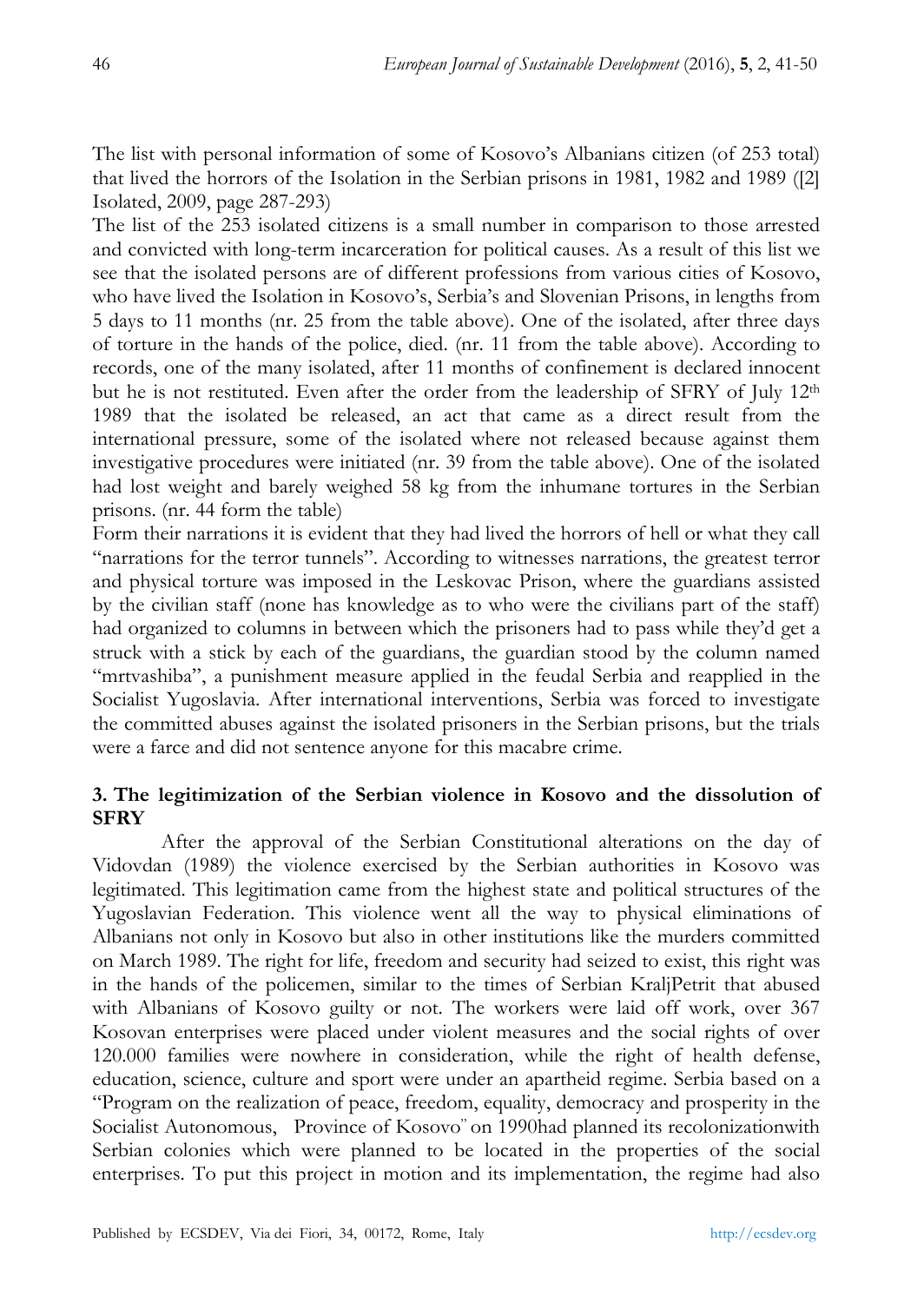projected the physical violence as a form of pressure against Kosovo's Albanians, administrative sanctions and criminal prosecution for banal reasons, murder, arrests, incarceration and destruction of property, plunder of economic subject and Albanian citizens and organized crime. ([1] Amnesty International, *Police Violence in Kosovo Province: The Victims*, 1994)In this atmosphere of hate, Serbia begun arming the Serbian, Montenegrin and civilian refugees who decided to live in Kosovo's territory. ( [7] Open WoundsHuman Rights Abuses in Kosovo, 1993)With suppressive politics of Kosovo's subjectivity, Serbia begun to implement the duties that were given from the 1986 Memorandum of the Serbian Academy of Sciences and Arts, according to which program the cleansing of Albanian element within all of the social areas was requested and also its "serbianisation". In this context, Serbia laid off all the Albanian judges and prosecutor from the courts and prosecution and replaced them with Serbian judges and prosecutors, 175 judges came to Kosovo from Serbia. ([3] Knocking on Europe's conscience, Kosovo, evidence & Documents,Council for the defense of human rights and freedoms in Prishtina, 1992)In the security institutions (policemen, secret service) after having laid off over 4000 Albanian police officials, they were replaced largely with Serbians who were part of the different military and paramilitary formations in Croatia and Bosnia and Herzegovina. ([1] Amnesty International, *Police Violence in Kosovo Province: The Victims*, 1994)Thus according to sources of international organizations, in the military barracks of APJ in the city of Peja besides the regular military, there also were different paramilitary formations of different Serbian parties and criminal groups. ([7] OPEN WOUNDS Human Rights Abuses in Kosovo, 1993, page 97) With the extreme militarization of Kosovo with different Serbian formations that were publically registered by paramilitary structures ([7] OPEN WOUNDS Human Rights Abuses in Kosovo,1993, pg 97)and their arming by the popular army of Yugoslavia based on a program that was discussed in the federal parliament of the remaining Yugoslavia (Serbia and Montenegro) ([7] OPEN WOUNDS Human Rights Abuses in Kosovo,1993)brought a not seen before police and military violence during 1990 and on.([7] OPEN WOUNDS Human Rights Abuses in Kosovo,1993)To exercise physical violence and torture against the arrested persons the chairman of the County Court of Prishtina Vojislav Zivic had declared that they had the right to beat and even kill those who threat the territory of Yugoslavia and afterwards complain. ([7] Open Wounds Human Rights Abuses in Kosovo,1993) To this day this judge continues to exercise the profession of a judge in the parallel court of Prishtina in Serbia.

Despite different complaints in different doors of international institutions the violence against Kosovo's Albanians had not stopped and was on going and the Serbian authorities had just begun its intensification towards and against the civilian population, prosecution and the arrests of political activists, cultural, educational, cultural inheritance staff and everything that was Albanian.For these violations by the Serbian regime in Kosovo, the Council for Defending the Freedom and Human Rights in Prishtina had written a pre-memoir to different international personalities of different international institutions included the secretary general of the UN, Mr.BoutrosBoutrosGali([6] Letter to U.N. SecretaryGeneral, 1993,Knocking on Europe's conscience, Kosovo, evidence & Documents, 1992 pg 82)The president of the Conference for Yugoslavia Lord Carrington ([3] Knocking on Europe's conscience, Kosova , evidence & Documents,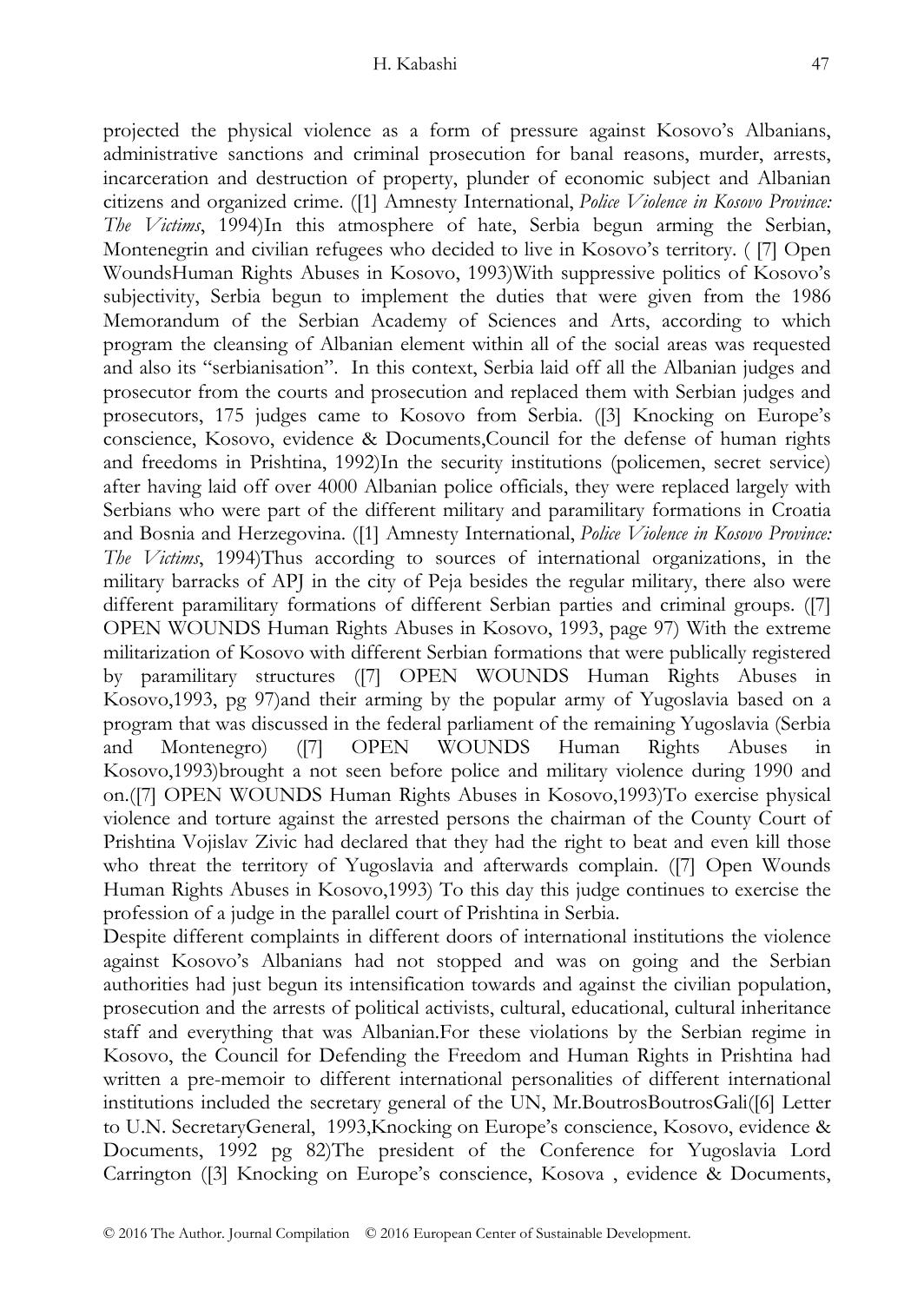1992 pg 11), OSCE ([3] Knocking on Europe's conscience, Kosovo , evidence & Documents, 1992 pg. 71) etc. A similar letter informing of the grave situation in Kosovo was sent to the secretary general of the UN by Jeri Laber, executive director of the Helisinki Committee, HRW Division. ([6] Letter to U.N. Secretary General,1993)

The silence of federal institutions and other Yugoslavian units towards the Milosevic phenomenon gave a cozy chance of consolidation of Serbia, especially after the approval of the constitutional alterations (1989).Milosevic himself by playing the nationalist card, using the republican and federal political and economic structures and the assistance of the commanding structures of the Popular Army of Yugoslavia, achieved to reclaim the redefining of the a new Yugoslavia with a decisive role of Serbia.This nationalist blindness of Milosevic breeded with the medieval Serbian epos and with the support of the army had restarted old international conflicts not only in Kosovo but wider into Croatia and BiH. This hegemonic Serbian politics has brought the most terrifying and bloody wars since WWII. These wars that Serbia initiated with the sole purpose of territory expansion ended after a couple of years of wars and after the intervention of the international factor in Dayton (Dayton Agreement, 1995) and in Kumanovo (Kumanovo Agreement, June 10<sup>th</sup> 1999).

## **Conclusion**

Countries of the ex-Ottoman Empire that stretched in the Illyric Peninsula, after the dissolution of the Ottoman Empire had a chance for peaceful coexistence, but greed for territorial expansion and supremacy against other created a river of blood. This river of blood begun with the Balkan's wars whereas the author Philip Cohen writes "it was clear that those headless people were headless because they were killed in wars" referring to a murdered heap of Albanians by the bridge over the Vardar river in Skopje on 1912. The flow of bad luck for Albanians kept streaming even after the murder of the Austrian Archduke Franz Ferdinand in Sarajevo by the hand of a Serbian exactly on June 28<sup>th</sup> 1914 (this date corresponds with the approval of the 1989 constitution of Serbia and the loss of Kosovo's Autonomy) where it is denoted and World War One begun. After World War One ended, those who caused the war were rewarded with new territories on which Albanian territories were included and given to the Serbian Croatian and Slovene Kingdom. This kingdom, despite of its international obligations that it took to respect the national and religious rights it used unseen violence against the population that joined Serbia. And for the next 22 years under the regime of the SCSK, Albanians lived an unseen discrimination in all areas, land were taken and work equipment and therefore given to Serbian and Montenegrin colonists, the right for education on mother tongue was denied and they were forced to migrate to Turkey under the assumption that they were Turks.Even after World War Two, the Albanians of Kosovo were denied the right of self-determination thus it was promised from the Yugoslavian communists before engaging in the war against the antifascist axis. Tito's Yugoslavia begun its regime with a curfew by placing a military regime in Kosovo where as a result thousands and thousands were killed, during Tito's regime. For the next 21 years (1945 – 1966) of Tito's regime the Albanians of Kosovo lived the terrifying horrors of the OZNA (Yugoslavian secret service) lead by the Serbian Alexander Rankovic, who in the Bryon Plenum was